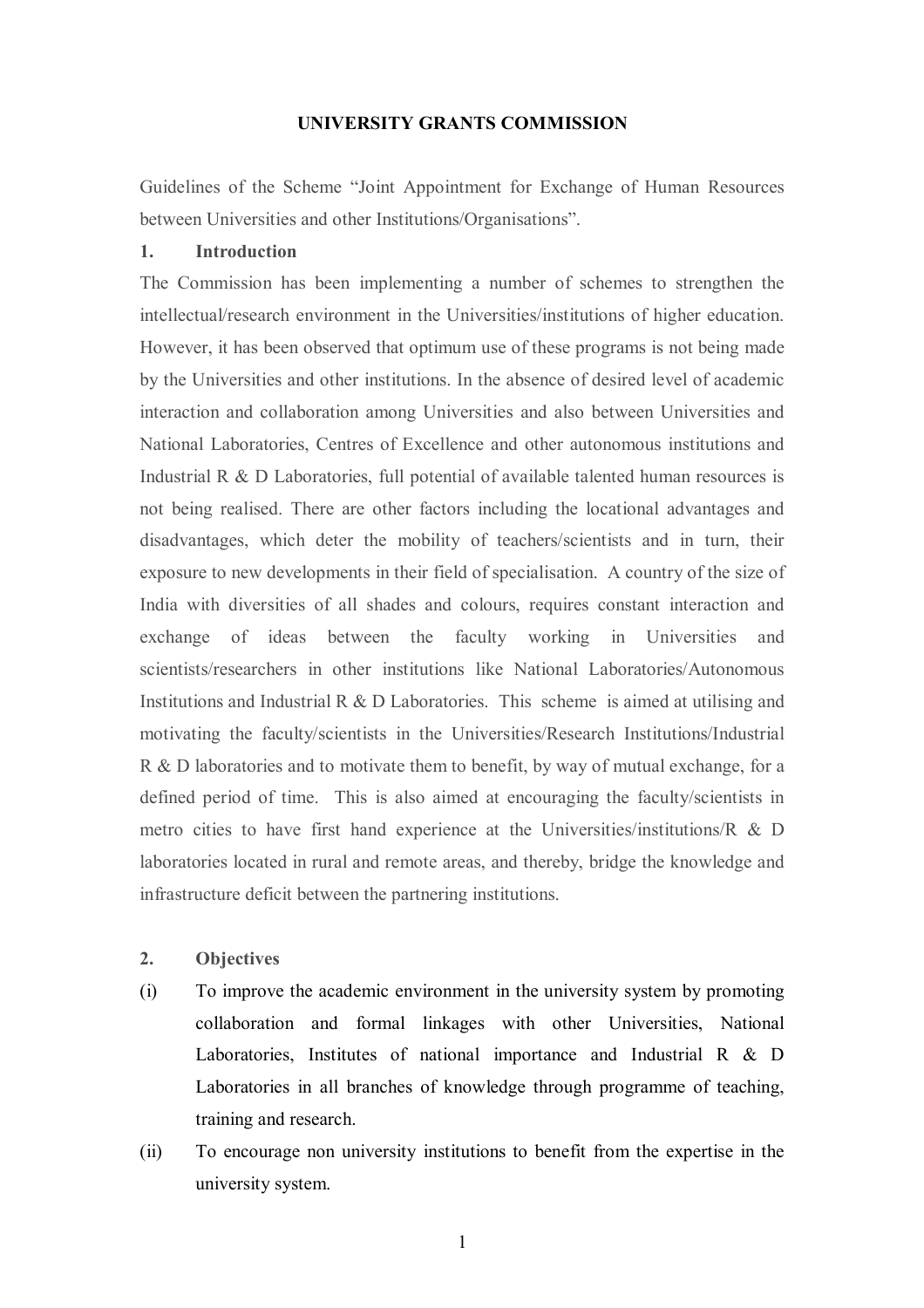## **3. Scheme**

The scheme aims to provide for and support joint appointments of human resources between Universities and a university and other institutions/organisations and viceversa. Other institutions/organisations will include:

- (i) Institutions of National Importance, Inter University Centres and National Facilities
- (ii) National Laboratories, Autonomous Academic Institutions and CSIR/ICSSR institutions in Natural Sciences, Social Sciences and Humanities and
- (iii) Industrial R & D Laboratories.

## **4. Eligibility**

- **A**
- (i) A teacher working on a regular position in a publicly funded university/affiliated college will be eligible for consideration under the scheme.
- (ii) The teacher should be actively engaged in research as evidenced by quality publications to be judged through a transparent mechanism developed by the institution. Due weightage should be given to the research work done in the past five years.
- **B**
- (i) A scientist from Institutions of National Importance, Inter University Centres, National Facilities, National Laboratories, CSIR/ICSSR institutions in Natural Sciences, Social Sciences and Humanities and Industrial R & D laboratories may be supported under this scheme.
- (ii) A person working in industry (corporate or non corporate organization) who has evidence of carrying out significant research in Industrial R & D Laboratories may be invited to the publicly funded university/affiliated colleges under this scheme.

# **5. Memorandum of Understanding (MoU)**

An MoU may be signed between the collaborating Universities/institutions/organisations for a period as may be agreed to, spelling out the modalities of the joint appointment for exchange of human resources and conditions binding on the partnering institutions/organisations.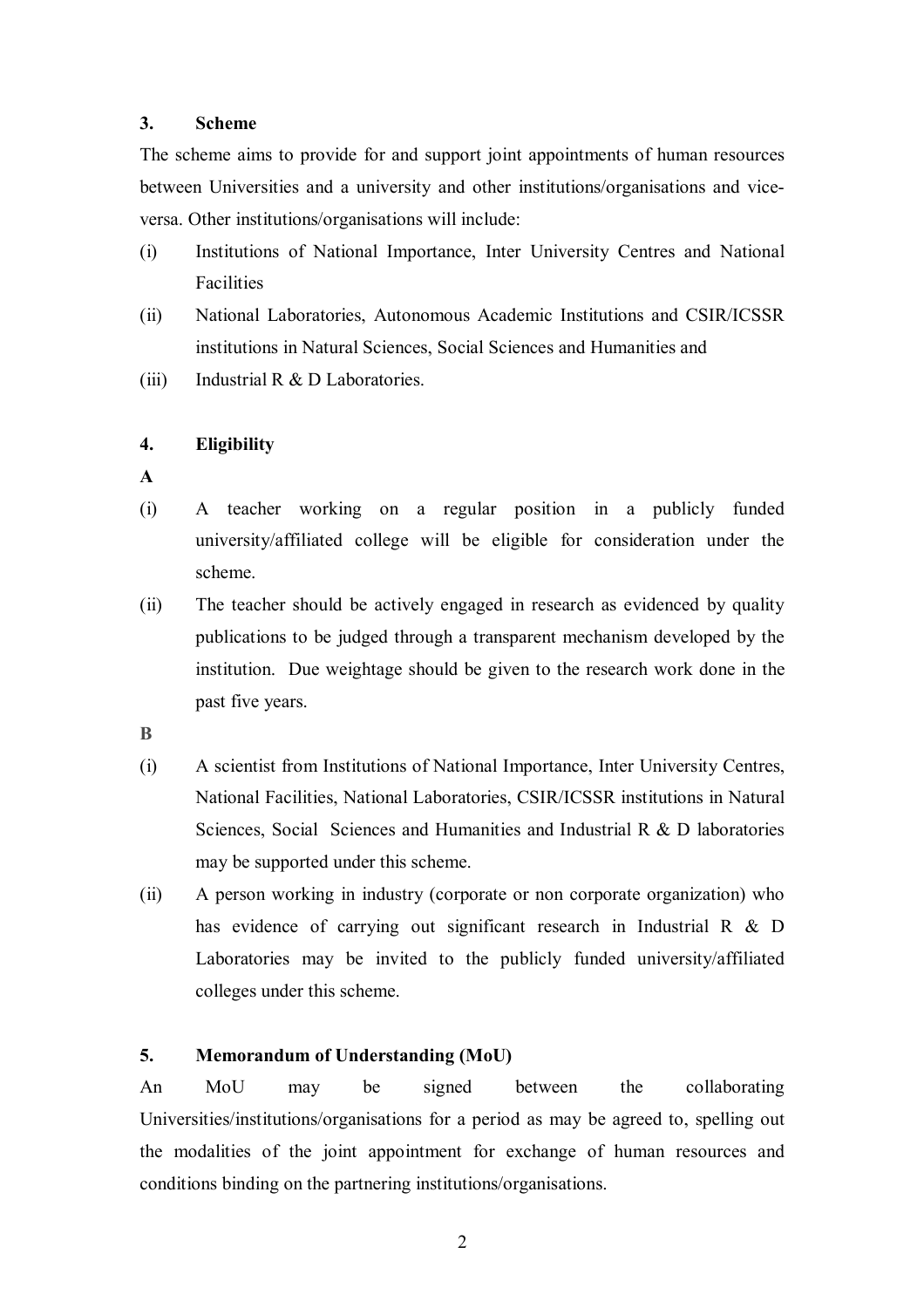The MoU should contain:

- (i) procedure for selection of faculty/scientist
- (ii) details of collaboration to improve the quality of teaching, research and training
- (iii) facilities to be provided by host institution
- (iv) details of the expected outcomes and
- (v) mechanism of monitoring the outcomes of collaboration

## **6. Duration of Joint Appointment and Conditions of Service of the Awardee**

The total duration of joint appointment will be treated on duty of the parent institution. The joint appointment will be for a maximum period of three years. Under this scheme, the selected person will spend a minimum of three months and a maximum of six months at a stretch in a year at the host institution. During the period of joint appointment, the awardee shall continue to be governed with the terms and conditions of service in his/her parent institution.

## **7. Funds**

An amount of Rs. 15,000 for Assistant Professor or equivalent, Rs. 25,000 for Associate Professor or equivalent and Rs. 35,000 for Professor or equivalent shall be paid per month by UGC as an honorarium through the host institution. In addition, the travel expenses of the awardee between the parent and host institution, if applicable, shall be paid by the UGC through the host institution. In case the host institution/organisation is an industry which is not entitled to receive any funds from UGC directly, the payment of honorarium as well as travel expenses shall be made through the grant receiving institution. This will be in addition to the salary of the awardee which will continue to be paid by the parent institution.

The host institution will provide rent free accommodation to the awardee during his/her stay in the host institution. The host institution will also provide the awardee suitable office-space, research infrastructure and research funding (if required) to facilitate the working and interaction with the students and peers.